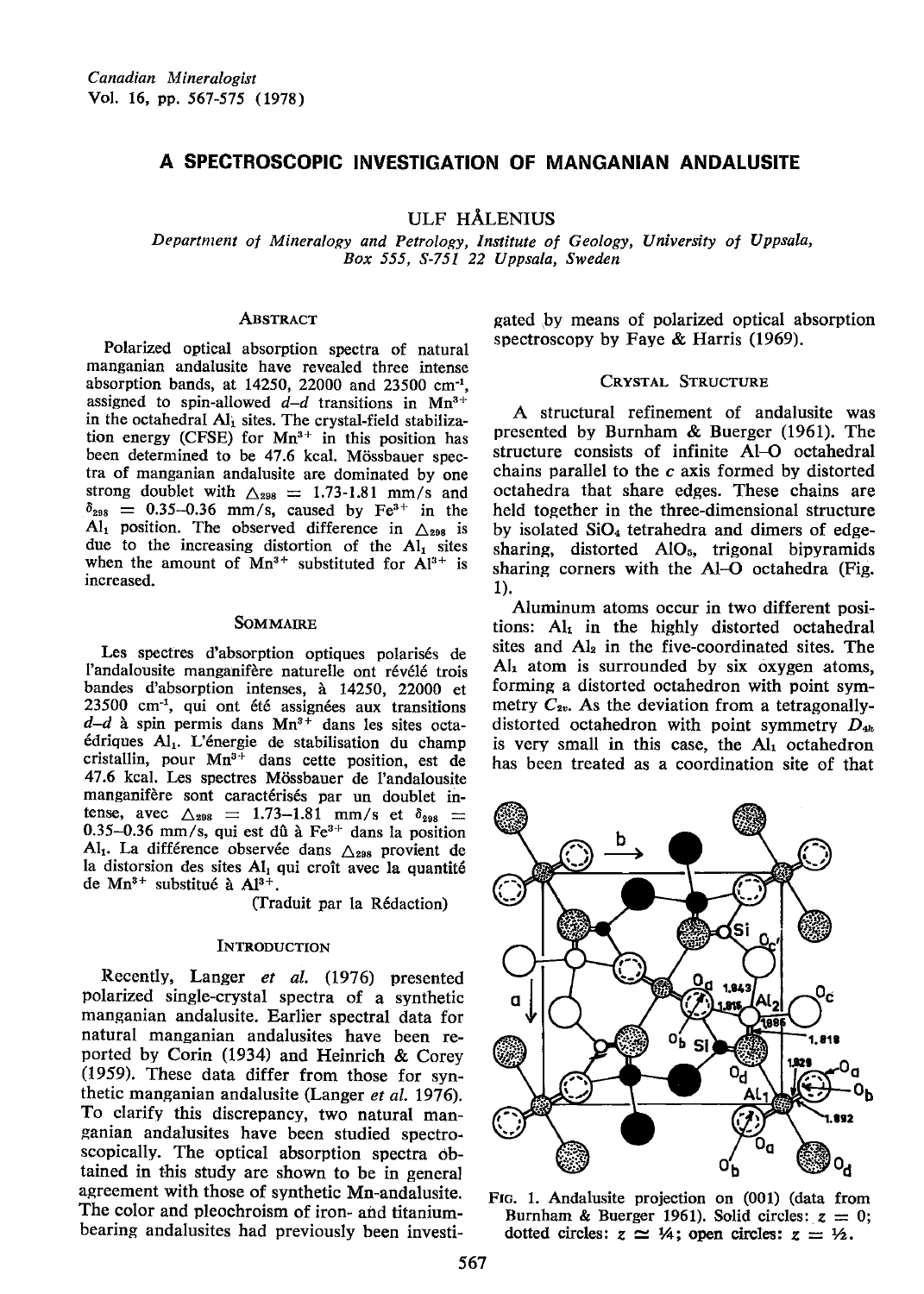



$$
c/a = \frac{2(Al_1 - O_d)}{(Al_1 - O_d) + (Al_1 - O_b)}
$$

FIG. 2. The geometry of the  $Al<sub>1</sub>$  position in andalusite (data from Burnham & Buerger 1961).

symmetry when interpreting the spectral data (Fie. 2). The principal distortion from octahedral symmetry of these sites is one of elongation along one of the Cartesian axes  $(O_d - Al_1 - O_d)$ . This axis of distortion lies within the crystallographic plane  $a-b$  at an angle of 29.7° to the a axis. The average  $Al_1-O$  distance is 1.9354 and the difference between the largest and smallest  $Al<sub>1</sub>-O$  distances is 0.256Å. Recent structural refinements of Mn-andalusites have shown that the Al<sub>1</sub> sites become more elongate when the amount of  $Mn^{3+}$  substituting for  $Al^{3+}$  increases, but the difference in bond length between the two  $Al_1-O$  bonds perpendicular to the  $O<sub>a</sub>-Al<sub>1</sub>-O<sub>d</sub>$  axis is constant, *i.e.*,  $0.06\text{\AA}$  (K. Langer, pers. comm.). This figure is valid for andalusites containing  $17\%$  or less of the hypothetical end-member  $Mn_2SiO_5$ . The average  $Al_z-O$  distance is 1.836Å and the maximum bond-length difference within the Alz octahedra is 0.070A (Burnham & Buerger 1961).

## INVESTIGATED SAMPLES

The two Mn-andalusites studied come from Ultevis and Viistan&, Sweden. The Ultevis Mnandalusite occurs in a metamorphosed quartzitic sedimeptary rock (Odman 1950). The mineral specimen was found in a coarse-grained part of

this rock type and here the andalusite crystals form clear green plates of maximum length 3 mm. The Mn-andalusite coexists with quartz, muscovite, K-feldspar and hematite. The Västanå andalusite occurs in a quartzitic mica schist (Bäckström 1896). The investigated sample was found in a disk-like concentration of small (0.2 mm or less in dianeter) green grains of Mn-andalusite intermixed with subordinate amounts of quartz, pink muscovite and K-feldspar.

Chemical analyses of the two samples were performed by microprobe technique. The raw data were corrected by computer. The resulting microprobe analvses are reported in Table 1. Cr and Ti were below their detection limits of 0.02%. Cell parameters of the two samples were obtained by X-ray powder diffraction (Table 1). Calculations were carried out on four different reflections measured four times each, at a low goniometer speed  $(0.25<sup>o</sup> min<sup>-1</sup>)$  and a high chart.speed. A Si internal standard was used.

#### **EXPERIMENTAL**

### Mössbauer spectroscopy

Mineral powder suitable for Mössbauer transmission experiments was separated from crushed and sieved rock samples by repeated centrifugal separation in heavy liquids. These separated

TABLE 1. COMPOSITION AND CELL PARAMETERS OF THE ANDALUSITES STUDIED

|                                | Ultevis                                       | Västanå      |  |  |  |
|--------------------------------|-----------------------------------------------|--------------|--|--|--|
| Si0,<br>wt %                   | 35.81                                         | 35.78        |  |  |  |
| ALO,                           | 60.93                                         | 56.49        |  |  |  |
| Fe <sub>2</sub> O <sub>3</sub> | 3.07                                          | 1.47         |  |  |  |
| $Mn_2D_3^+$                    | 1.52                                          | 7.53         |  |  |  |
| MgO                            | 0.09                                          |              |  |  |  |
|                                | 101.42                                        | 101.27       |  |  |  |
|                                | Number of cations on the basis of 20 oxygens: |              |  |  |  |
| Si                             | 3.88                                          | 3,94         |  |  |  |
| AL                             | 7.78                                          | 7.33         |  |  |  |
| Fe <sup>3+</sup>               | 0.25                                          | 0.12         |  |  |  |
| $Mn^{3+}$                      | 0,13                                          | 0.63         |  |  |  |
| Mg                             | 0.01                                          | 0.00         |  |  |  |
| a (Å)                          | $7.811 \pm 0.003$                             | 7,837 ±0,002 |  |  |  |
| ь (Å)                          | 7.924 ±0.003                                  | 7.941 ±0.002 |  |  |  |
| c (Å)                          | 5.573 ±0.003                                  | 5.579±0.002  |  |  |  |
|                                |                                               |              |  |  |  |

 $+$  Total iron as  $Fe<sub>2</sub>O<sub>3</sub>$ 

\*Totot mongonese os Mn2o,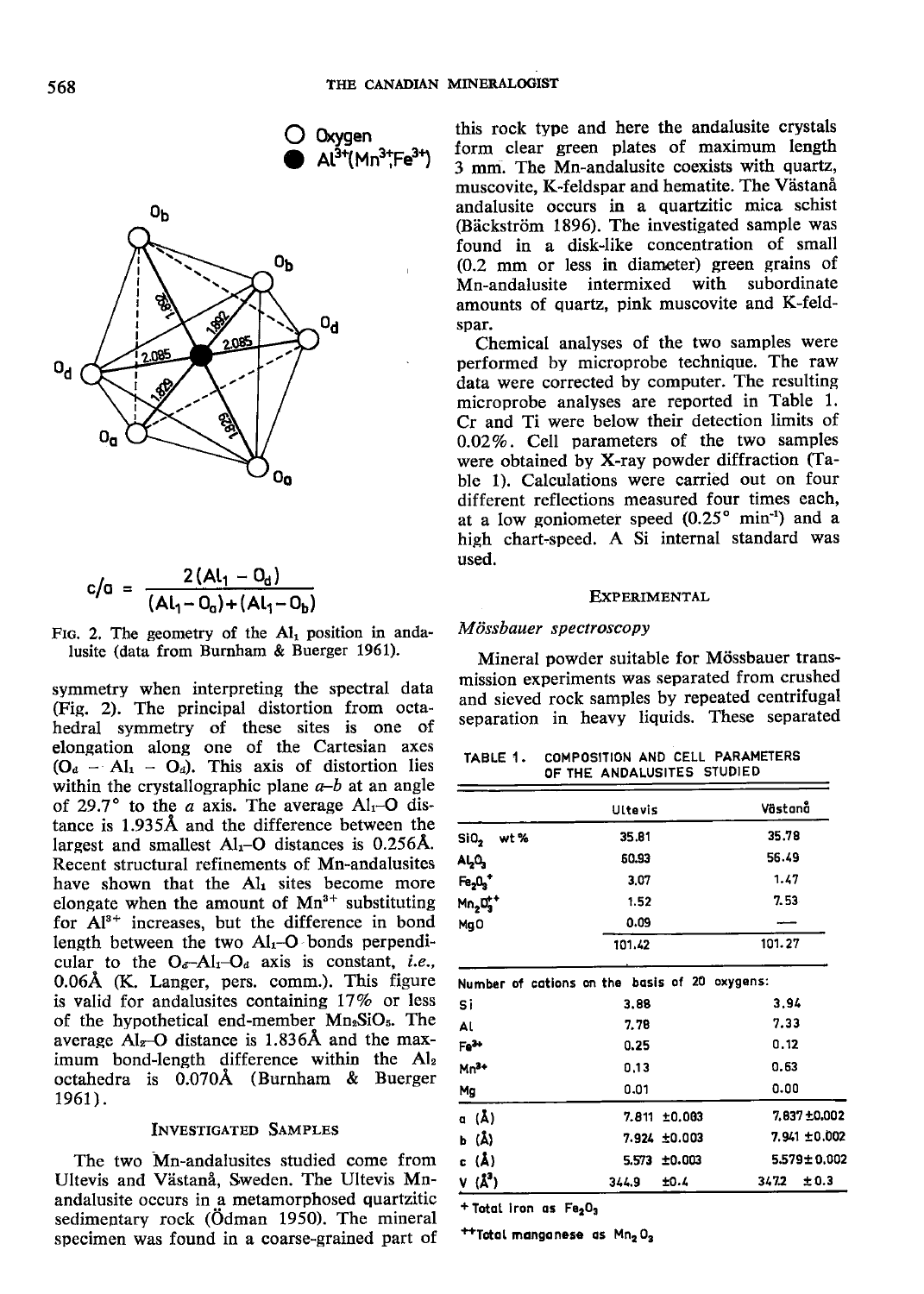samples of Mn-andalusite were then handpicked under a binocular microscope and analyzed by X-ray diffraction technique. They are believed to be at least 99% pure.

Mössbauer spectra were recorded by a constant acceleration system synchronized with a ND 512 MCA. The absorbers were Mn-andalusite powder mixed with boron nitride (BN) between mvlar windows. Measurements were carried out with the absorbers kept at room temperature and at liquid-nitrogen temperature. The absorber density was 2.0 and 1.2 mg  $Fe/cm<sup>2</sup>$  for the Ultevis and Västanå samples, respectively. The transmitted radiation was detected by a Xe- and COz-filled proportional counter. As a source  $Co<sup>57</sup>$  in Rh was used and the spectrometric velocities were calibrated against metallic iron.

The two mirror-symmetrical spectra obtained (256 channels each) were folded and fitted by computer technique, assuming absorption lines of Lorentzian shape.

# Optical spectroscopy

Polarized optical absorption spectra of the Ultevis Mn-andalusite were obtained from two different absorbers. These consisted of two polished plates cut from a Mn-andalusite single crystal along two different crystallographic directions. Thus, one absorber was a  $\alpha-\beta$  section of the mineral and the other absorber a  $B\rightarrow\gamma$ section. As andalusite is orthorhombic, the three indicatrix axes are coincident with the crystallographic axes of the mineral. In each set the axes are mutually perpendicular. Mn-andalusite exhibits a good (110) cleavage and is markedly trichroic (Winchell & Winchell 1967). From these features, the two optical planes were determined. The absorbers prepared were examined microscopically and found to be correctly oriented to within  $\pm 10^{\circ}$ .

Determination of the optical vibrational axes represented in the two absorbers was based on the pleochroic scheme of the Ultevis Mn-andalusiteg studied by Odman (1950). In those andalusites, compositionally very similar to the one studied here,  $\alpha$  is yellowish green,  $\beta$  grass green or emerald green and  $\gamma$  golden yellow or brownish yellow.

The grain size of the Mn-andalusite from Västanå was too small to allow single-crystal measurements and therefore only a powder spectrum, obtained in unpolarized light, was recorded.

All UV-VIS-NIR spectra were recorded with a Zeiss PMQ II single-beam spectrophotometer equipped with a photomultiplier and a PbS cell,

in the region  $4000-26300$ cm<sup>-1</sup> at room temperature. In recording spectra of the Ultevis Mnandalusite, plane-polarized light was obtained with a Nicol prism. In the region  $600-4000$  cm<sup>-1</sup> rpom-temperature spectra of powdered samples mixed with KBr were obtained with a Perkin-Elmer 279 IR spectrophotometer. The positions of band maxima and tle intensities of the absorption bands were determined visually by assuming a Gaussian distribution of each band and by taking into account the background absorption and the possible overlapping of neighboring bands. Reported extinction coefficients are molar extinction coefficients  $(\epsilon)$ , calculated from the expression  $\epsilon = A/t$  c, where t is the thickness of the absorber in cm, C is the concentration of the absorbing species, *i.e.*, the concentration of the cation to which a certain absorption band is assigned, in moles per litre, and  $A$  is the net optical density  $(OD)$  at the band maximum. The unit of  $\epsilon$  is litre/mole cm. The optical density is the experimentally measured quantity. C was calculated from the chemical analyses, assuming a density of 3.15 g/cm' for andalusite.

TABLE 2. 57Fe HYPERFINE PARAMETERS FOR ANDALUSITE

| ٠<br>Temp.  |      | $Fe3+$<br>Al <sub>1</sub> pos. |      |            |          |            |                      | $Fe2+$    |      |     |
|-------------|------|--------------------------------|------|------------|----------|------------|----------------------|-----------|------|-----|
|             |      |                                |      |            | Al, pos. |            | Al <sub>1</sub> pos. |           |      |     |
| Sample      | (°K) | Δ                              | Ъ    | 1          | Δ        | Б          |                      | Δ         | ъ    |     |
| Ultevis     | 298  | 1.73                           | 0.35 |            | 82 1.17  | 0.12       | -11                  | 1.95 1.02 |      |     |
|             | 77   | 1.70                           | 0.46 | 85         | 125      | 0.22       |                      | 9, 2.31   | 1.34 | - 6 |
| Västanå 298 |      | 1.81                           | 0.36 | not fitted |          |            |                      |           |      |     |
|             | 77   | 1.80                           | 0.46 |            |          | not fitted |                      |           |      |     |

 $\Delta$  = quodrupole splitting in mm sec-1

 $6 =$  isomer shift relative to iron metal in mm sec<sup>-1</sup>

 $I =$  given in percent of total absorption



Ftg. 3. Mössbauer spectrum of the Ultevis Mnandalusite at 77 K.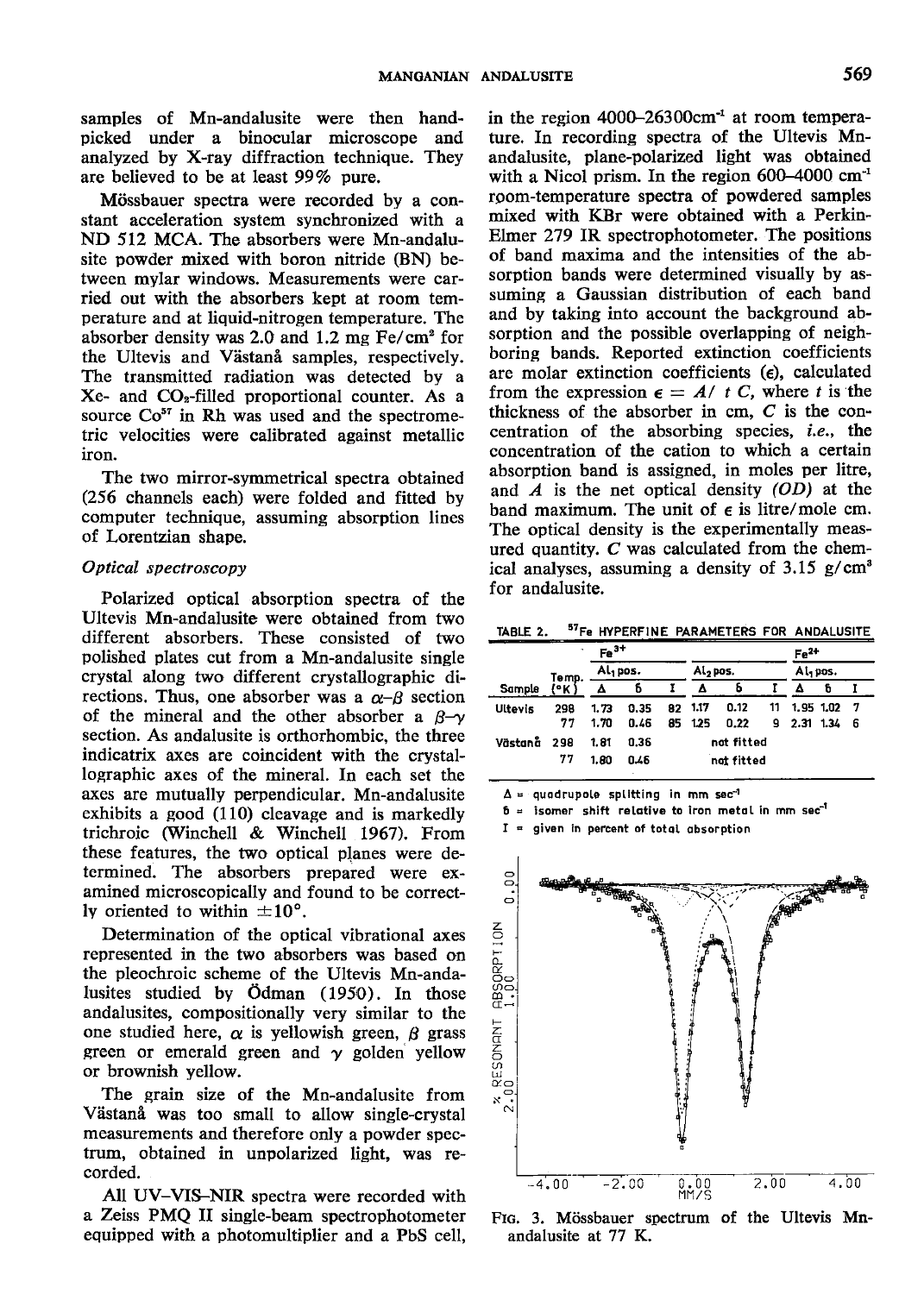# **RESULTS**

# Mössbauer spectroscopy

The Mössbauer parameters obtained are summarized in Table 2 and a spectrum of the Ultevis Mn-andalusite at 77 K is shown in Figure 3. In the Ultevis spectra, three doublets were observed: an intense doublet with a small isomer shift and a large quadrupole splitting is assigned to  $Fe^{3+}$  in the Al<sub>1</sub> octahedron. A doublet with a smaller isomer shift is assigned to  $Fe<sup>3+</sup>$  in the five-coordinated  $Al<sub>2</sub>$  sites. A third doublet with a large isomer shift and a large quadrupole splitting, increasing at low temperature, is assigned to  $Fe^{2+}$  in the Al<sub>1</sub> position. Similar assignments were proposed by F. Seifert (pers. comm.) for Fe doublets in a Mn-andalusite from Yakutia, USSR. Spectra of the Västanå Mnandalusite were poorly resolved; only the intense doublet due to ferric iron in the Alr position could be accurately fitted. However, ferric iron could be seen in the five-coordinated Al, sites.

The isomer shifts observed for ferric and ferrous iron in the Al<sub>1</sub> position are characteristic of these ions in octahedral sites with oxygen ligands in silicates (Bancroft 1973). By analogy with the large quadrupole splitting observed for ferric iron in the distorted  $M<sub>a</sub>$  sites in allanite (Dollase 1971) the unusually large quadrupole splitting obtained for  $Fe^{3+}$  in Al<sub>1</sub> can be attributed to a large distortion from regular octahedral symmetry of these sites.

Isomer shifts for ferric iron have been shown to be correlated with cation-oxygen distances in coordination polyhedra in silicates in such a way that the isomer shift decreases when the average metal-oxygen distance decreases. In the light of this fact. the observed isomer shift for ferric iron in the  $Al<sub>2</sub>$  position is unexpectedly small. The average  $Al_2-O$  distance is 1.836 $\AA$  and the observed isomer shift at room temperature is 0.12mm/s. These values should be compared with an isomer shift of 0.19mm/s observed for  $Fe<sup>3+</sup>$  in tetrahedral sites in phlogopite (Hogarth et al. l97O), which has an average A1-O distance of 1.6494 only or with the isomer shift of 0.22mm/s for Fe3\* in tetrahedra in iron sanidine (Annersten 1976), which has an average Al-O distance ot 1.6624. The observed strong preference of  $Fe^{3+}$  for the octahedral  $Al_1$ sites is in accordance with the results obtained from ESR measurements of andalusite (Holuj et al. 1966).



Frc. 4. Polarized absorption spectra of the Ultevis manganian andalusite. The dotted line is the  $\beta$  spectrum. Crystal thickness: 0.023 cm for the a spectrum and 0.016 cm for the  $\beta$  and  $\gamma$  spectra.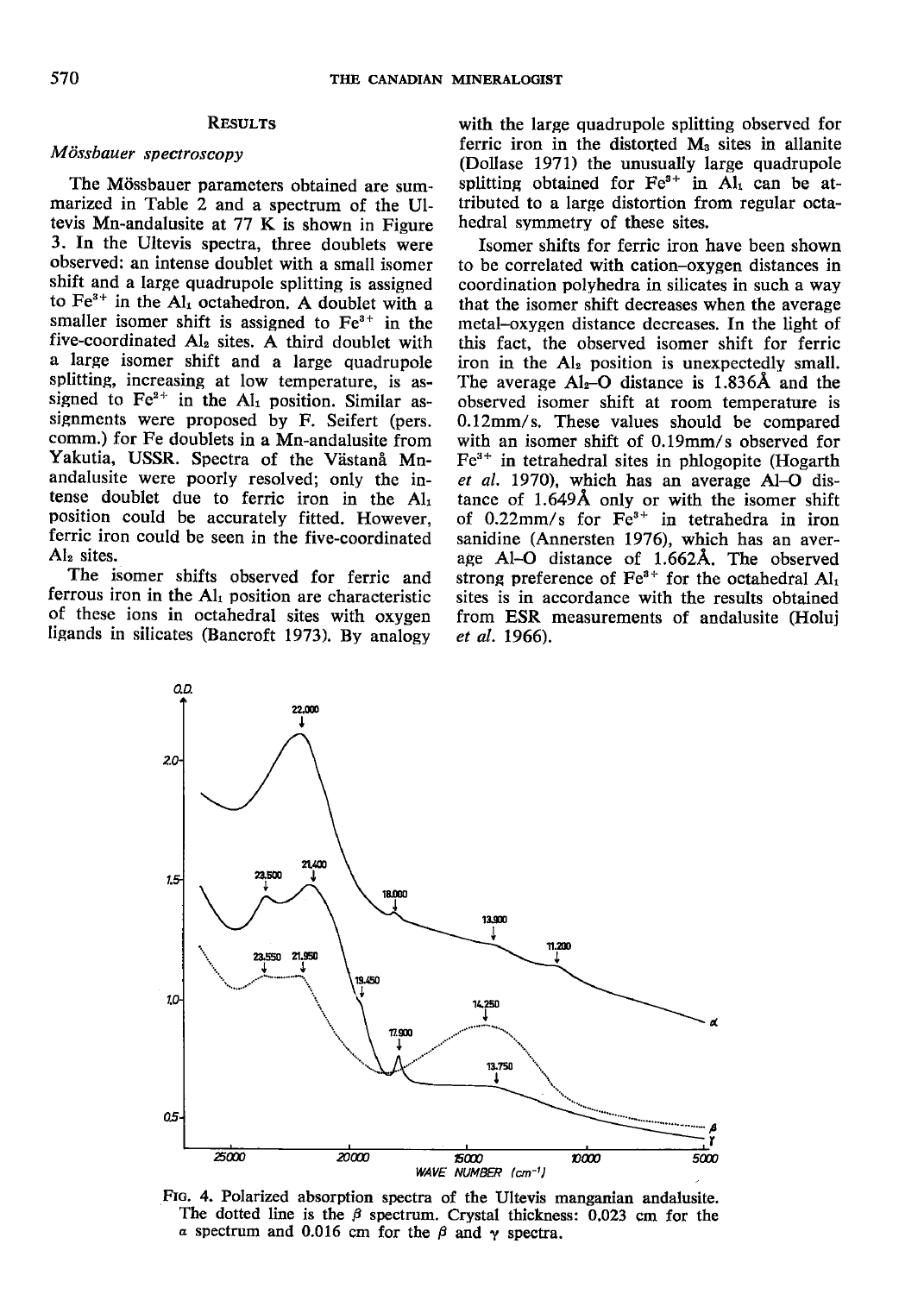## Optical spectroscopy

Polarized absorption spectra of the Ultevis Mn-andalusite (Fig. 4) are dominated by three intense bands at L425O,22000 and 23500cm-1. Additional weak absorption bands can be seen at ll2OO, 17900 and l9450cm-1. In the unpolarized spectrum of the Västanå Mn-andalusite, only three bands can be observed, two moderately strong bands at  $14500$  and  $22000$  cm<sup>-1</sup> and a less intense band at 23550cm'. The full width at half maximum of the three intense bands is in the range of  $1500-4000$ cm<sup>-1</sup> for both samples.

Comparing the spectra of the Mn-andalusites studied with the spectral data for the same mineral presented by Corin (1934) and Heinrich & Corey (1959). large differences are noted. Corin observed two absorption bands, one at 20000cm<sup>-1</sup> and another at 18200cm<sup>-1</sup>. Heinrich & Corey found only one band centred at 18000cm-1. On the other hand the present spectra are very similar to the polarized absorption spectra of a synthetic, pure  $Mn^{3+}$ -andalusite obtained by Langer et al.  $(1976)$ . The Mn-andalusite that they studied had the composition  $Al<sub>1.65</sub>Mn<sup>3+</sup><sub>0.35</sub>SiO<sub>5</sub>$ . They observed a moderately strong band at  $22000 \text{cm}^{-1}$  and a weak band at 15800cm<sup>-1</sup> in the  $E/\!\!/Y$  spectrum and a very strong band at  $21900 \text{cm}^{-1}$ , a weak band at  $14900$ cm<sup>-1</sup> and a very weak and sharp band at 18180cm<sup>-1</sup> in the  $E//Z$  spectrum. No  $E//X$ spectrum was presented. In more recent studies of synthetic Mn3+-andalusites a very weak band at 19800cm-' and a weak to moderately strong band at 29800cm<sup>-1</sup> have also been observed (K. Langer, pers. comm.).

In the spectra of iron- and titanium-bearing andalusites Faye & Harris (1969) observed five weak bands in the  $E/a$  spectrum. These bands at 145OO,22100,23000, 24600 and 252OOcm'1 were assigned to spin-forbidden transitions in  $Fe<sup>3+</sup>$  in the octahedral Al<sub>1</sub> sites. In the  $E\#c$ spectrum they observed an intense and broad band centred at 20800cm<sup>-1</sup>. This band was assigned to  $Ti^{3+}-Ti^{4+}$  charge transfer between ions in the chains of octahedra that extend alons the c axis.

# INTERPRETATION OF THE OPTICAL SPECTRA

Assignments of the absorption bands in the spectra of the Ultevis Mn-andalusite (Table 3) have been made under two major assumptions. Firstly, it has been assumed that  $Fe<sup>2+</sup>$  and  $Mn^{2+}$  do not enter the andalusite structure in significant amounts, owing to the differences in ionic size and difficulties in compensating for valence differences when these ions substitute for  $Al^{3+}$ . It can be seen from the Mössbauer

TABLE 3. OBSERVED ABSORPTION BANDS DUE TO  $M_{\text{V}}^{3+}$ 

| Orientation       | <b>Band Position</b> | ε Value <sup>†</sup> | Transition                              |
|-------------------|----------------------|----------------------|-----------------------------------------|
| a spectrum        | 22000 $cm^{-1}$      | 40                   | ${}^{5}B_{1}q \rightarrow {}^{5}B_{2}q$ |
|                   | 18000                | 2                    | ${}^{5}B_{1}q + {}^{3}H$                |
|                   | 13900                | 1                    | ${}^{5}B_{1}q \rightarrow {}^{5}A_{1}q$ |
|                   | 11200                | ī                    | ${}^{5}B_{1g}$ + ${}^{1}I$              |
| <b>ß</b> spectrum | 23550                | 10                   | ${}^{5}B_{1}g + {}^{5}E_{9}$            |
|                   | 21950                | 25                   | ${}^{5}B_{1}g + {}^{5}B_{2}g$           |
|                   | 14250                | 40                   | ${}^{5}B_{1}g + {}^{5}A_{1}g$           |
| <b>Y</b> spectrum | 23500                | 20                   | ${}^{5}B_{1g} \rightarrow {}^{5}E_{g}$  |
|                   | 21400                | 60                   | ${}^{5}B_{1}q \rightarrow {}^{5}B_{2}q$ |
|                   | 19450                | 6                    | ${}^{5}B_{1g}$ + ${}^{3}H$              |
|                   | 17900                | 9                    | ${}^{5}B_{1g}$ + ${}^{3}H$              |
|                   | 13750                | 6                    | ${}^{5}B_{1}g + {}^{5}A_{1}g$           |

 $<sup>†</sup>$  (1/mole cm).</sup>

data for the present samples (Table 2) that this assumption is valid at least for  $Fe<sup>2+</sup>$ , and there is no reason to believe that  $Mn^{2+}$  should be more stabilized in the andalusite structure than  $Fe<sup>2+</sup>$ . Actually, in an ESR spectrum of the Ultevis Mn-andalusite no lines caused by  $Mn^{2+}$ could be detected. Secondly, it has been assumed that the Al<sub>1</sub> position, which has a  $C_{2v}$  point symmetry, may be approximated by an octahedron with  $D_{4h}$  point symmetry, with an elongation of one of its Cartesian axes  $(O_d-A)_r-O_d$ . It can be seen from Figure 2 that the deviation from such a symmetry is very small in the present case.

High-spin Mn<sup>3+</sup>, having a  $3d<sup>4</sup>$  configuration, is predicted by crystal-field theory to have three spin-allowed  $d-d$  transitions when found in a distorted octahedron with  $D_{4h}$  symmetry. In the case of the AL octahedron in andalusite, in which the major distortion from  $O_h$  symmetry is one of elongation, the transitions between the split <sup>5</sup>D states should be  ${}^5B_{1g} \rightarrow {}^5A_{1g}$ ,  ${}^5B_{1g} \rightarrow {}^5B_{2g}$ ,  ${}^5B_{1\text{g}} \rightarrow {}^5E_{\text{g}}$ .

Mössbauer data for the present samples (Table 2) show that there exists a strong preference of  $Fe<sup>3+</sup>$  for the Al<sub>1</sub> sites in andalusite. It is believed that  $Mn^{3+}$  is subject to the same behavior, owing to its large octahedral site-preference (Orgel 1966). Thus, it is reasonable to expect a maximum of three absorption bands due to spin-allowed  $d-d$  transitions in Mn<sup>3+</sup> in the spectra of Mn-andalusites. Furthermore, these bands should dominate the optical spectra of the present Mn-andalusites, as  $Mn^{3+}$  is the only transition metal ion with spin-allowed transitions that is present in significant amounts in these samples.

The two more intense bands observed in the present spectra, at 22000 and 14250cm<sup>-1</sup>, are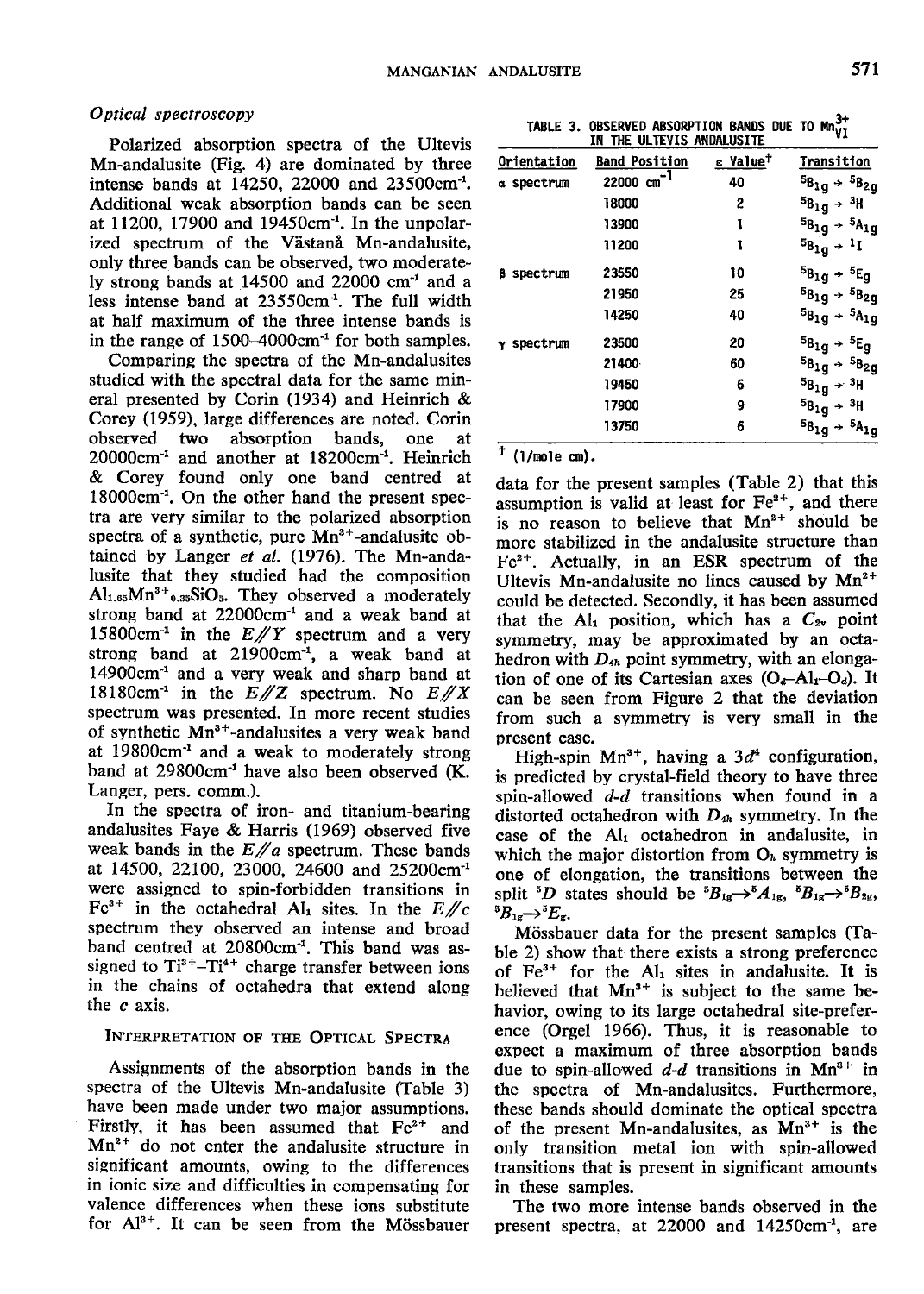located at almost the same wave numbers as the two intense bands in spectra of a synthetic, pure Mn<sup>3+</sup>-andalusite (Langer et al. 1976), and they show the same kind of polarization behavior. These two bands are assigned to spinallowed transitions in  $Mn^{3+}$  in  $Al<sub>1</sub>$  sites in andalusite. The position of the third band is not obvious.

The transition representing the lowest energy in the present case is the  ${}^{5}B_{1g} \rightarrow {}^{5}A_{1g}$ . The  ${}^{5}B_{1g}$ state corresponds here to a  $3d$  electronic configuration, in which there is a hole in the  $d_{\mathbf{z}^2 - \mathbf{z}^2}$  orbital in an otherwise half-filled sub-shell, whereas the  $^5A_{1g}$  state corresponds to a configuration where there is a hole in the  $d_{z}$  orbital. It has been shown that the energy separation between the  $d_{z^2}$  and the  $d_{z^2-y^2}$  orbitals is considerably larger than the energy separation of the  $t_{2x}$  orbitals of a 3d ion in a tetragonallydistorted octahedron (Wood & Strens 1972). The energy difference between the two  $e_g$  orbitals is also sensitive to small changes in the  $c/a$  ratio of the octahedron in which the 3d ion is incorporated. The deviation of this ratio from 1.0 is a good estimate of the degree of tetragonal distortion to which the octahedron is subjected. Furthermore, Burns & Strens (1967) have assigned an absorption band near 12000 cm-' in spectra of piemontite to the transition between  ${}^{\sharp}A_{1g}(D)$  and  ${}^{\sharp}B_{1g}(D)$  states in Mn<sup>3+</sup> in  $M<sub>3</sub>$  sites in that mineral. That octahedral position has formal symmetry  $C_s$  (Dollase 1969), but its principal distortion from  $O_h$  symmetry is a tetragonal compression along one of its Cartesian axes. The tetragonal distortion of the  $M_3$ sites in piemontite  $(c/a \sim 0.95)$  is somewhat smaller than for the Al<sub>1</sub> sites in andalusite  $(c/a)$  $\sim$  1.12). Moreover, in the region 600–4000 cm<sup>-1</sup> IR spectra for the present samples reveal only bands due to vibrational transitions in the region  $600-1200$  cm<sup>-1</sup>. The bands are also observed in IR spectra of pure andalusites (Tarte 1963). Considering these observations it seems reasonable to suggest that the l4250cm'' band in spectra of Mn-andalusite marks the  ${}^5B_{18}(D) \rightarrow {}^5A_{18}(D)$ transitions in  $Mn^{3+}$  in  $Al_1$ . Moreover, it has been shown by structural refinements of andalusite that the tetragonal distortion of the  $Al<sub>1</sub>$  sites increases with increasing substitution of  $Mn^{3+}$ for  $Al^{3+}$  in the mineral (K. Langer, pers. comm.). The  $c/a$  ratio of the Al<sub>1</sub> sites in pure andalusite is  $\sim$ 1.12 whereas in a Mn<sup>3+</sup>-andalusite of composition  $Al_{1.66}Mn_{0.34}SiO_5$ , the ratio is  $\sim$  1.16 (K. Langer, pers. comm.). When comparing the spectra of the Ultevis sample with those of an andalusite with higher  $Mn^{3+}$  content (Langer et al. 1976) one observes a shift of the  $14250 \text{cm}^{-1}$ band towards higher energies. This shift is also observed in the present spectra of the Västanå sample, richer in Mn, consistent with an assignment of this absorption band to the transition between the split  ${}^5D$  states  ${}^5B_{1g}$  and  ${}^5A_{1g}$  in  $Mn^{3+}$  in the  $Al<sub>1</sub>$  position.

Thus, the two absorption bands due to the  ${}^{5}B_{1g} \rightarrow {}^{5}B_{2g}$  and  ${}^{5}B_{1g} \rightarrow {}^{5}E_{g}$  transitions in Mn<sup>3+</sup> in the  $Al<sub>1</sub>$  position are expected at wave numbers higher than  $14250 \text{cm}^{-1}$ . The band at 22000cm<sup>-1</sup>, already attributed to  $Mn^{3+}$  in the Al<sub>1</sub> sites, is assigned to the  ${}^5B_{1g} \rightarrow {}^5B_{2g}$  transition, as no intense absorption band is present between 14250 and 22000cm<sup>-1</sup>. The high-energy transition  ${}^5B_{1g} \rightarrow {}^5E_g$  in Mn<sup>3+</sup> in Al<sub>1</sub> is then expected to give rise to an absorption band at a wave number higher than 22000cm<sup>-1</sup>. Considering the  $Mn^{3+}$  content in the present sample there is only one band in the sppctra of the Mn-andalusite from Ultevis that is of sufficient intensity to be assigned to a spin-allowed  $d-d$  transition in that ion. That band is centred at 23500cm-t. However, no intense absorption band at that wave number has been observed in the spectra of synthetic  $Mn^{3+}$ -andalusite, but it might be possible that there is a component of lower intensity at 23500cm-1 ,hidden under the envelope of the very intense band observed at 22000cm<sup>-1</sup> in these spectra (K. Langer, pers. comm.). However, in more recently-obtained polarized absorption spectra of synthetic Mn<sup>3+</sup>andalusite a weak to moderately strong band at 29800cm-1 has been observed. This band was preferentially assigned to the  ${}^{5}B_{1g} \rightarrow {}^{5}E_{g}$  transition in octahedrally bonded  $Mn^{3+}$  in andalusite K. Langer, pers. comm.). If this assignment is correct the band at  $23500 \text{cm}^{-1}$  may be assigned to a spin-forbidden transition in ferric iron in the AL position.

On basis of the chemical analysis and the Mössbauer data of the Ultevis Mn-andalusite the concentration of  $Fe<sup>3+</sup>_{VI}$  in the sample can be calculated to be  $\sim$ 1.0 mole/l. This figure and the intensity of the band at 23500cm-1 vield an  $\epsilon$  value of 9 if caused by Fe<sup>3+</sup> in the Al<sub>1</sub> position. Faye & Harris (1969) observed two absorption bands, at 23000 and 22000cm-' in their spectra of essentially Mn-free, iron- and<br>titanium-bearing andalusites. They assigned titanium-bearing andalusites. these two bands to the field-independent  ${}^6A_1 \rightarrow {}^4A_1$   ${}^4E(G)$  transition in Fe<sup>3+</sup> in the Al<sub>1</sub> sites in andalusite. However, the  $\epsilon$  values of these two bands were reported to be 0.5-1.0 (Manning 1973). It should be noted, though, that the  $\epsilon$  value for an absorption band caused by the  ${}^6A_1\rightarrow {}^4A_1$   ${}^4E(G)$  transition in octahedrallybonded ferric iron is expected to increase when the local environment around this ion is changed in such a way that the number of  $M^{3+}$  second-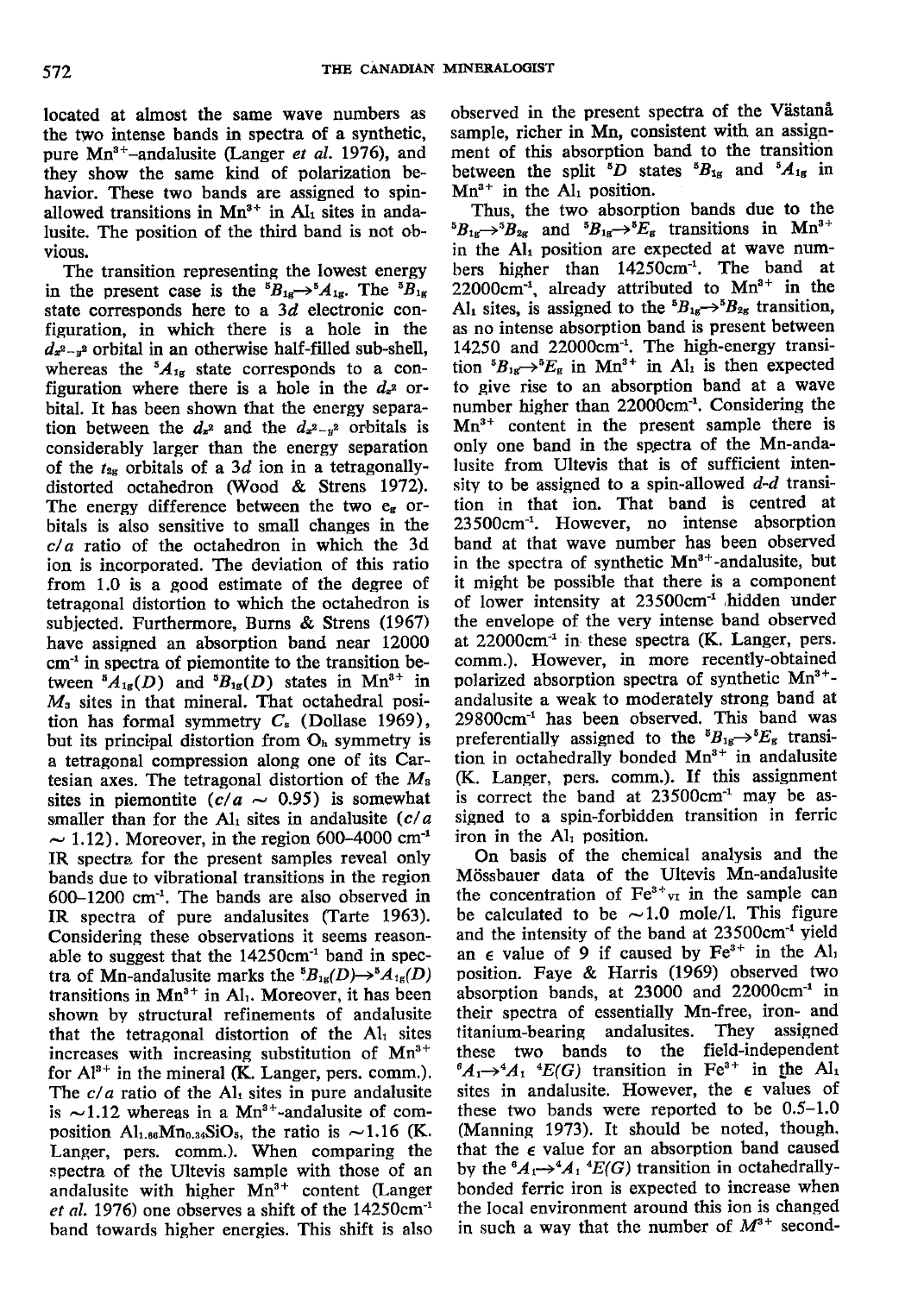

Ftc. 5. Unpolarized spectra of the investigated samples in the region  $17000-26300$ cm<sup>-1</sup> and resolved components of the net absorption (lower spectra);  $\epsilon$  values are calculated assuming  $Mn^{3+}$  as the absorbing species.

nearest neighbors is increased (Manning 1973).  $M^{3+}$  here represents octahedrally-bonded trivalent transition-metal ions. However, the ratio  $Mn^{3+}$  / Fe<sup>3+</sup> is 10 times larger for the Västanå Mn-andalusite than in the Ultevis sample, but the ratio of the optical densities for the bands at  $23500$  and  $22000 \text{cm}^{-1}$  is nearly constant for the two samples at 1:6 (Fig. 5). Only an extensive clustering of  $M^{3+}$  ions at neighboring Al<sub>1</sub> sites could be responsible for such an enhancement of the intensity of the band at 23500cm<sup>-1</sup>. If a clustering mechanism of this type is operating, the predicted third absorption band due to  $Mn^{3+}$  in the Al<sub>1</sub> position has to be located at higher energies than 26300cm-1 or very closely overlap one of the other two intense absorption bands in the observed spectra. In these as well as in spectra of synthetic Mn-andalusite presented by Langer et al, (1976) the absorption band at  $14250 \text{cm}^{-1}$  invariably exhibits a larger  $\text{full-width}$ -at-half-maximum value than the full-width-at-half-maximum value

 $22000 \text{cm}^{-1}$  band. This broadness can be attributed either to a large difference between the vibrational constant for the ground state and this particular excited state or to a close overlap beween two absorption bands.

However, lacking substantial evidence for major clustering mechanisms operating in  $Mn^{3+}$ substituted andalusites and also lacking proper evidence for a two-band system appearing under the  $14250 \text{cm}^{-1}$  band it has been assumed that the band at  $23500 \text{cm}^{-1}$  is more reasonably assigned to a spin-allowed transition in  $Mn^{3+}$  in the  $Al<sub>1</sub>$  position than to a spin-forbidden transition in  $Fe<sup>3+</sup>$ . The proposed assignments of the major bands in the present spectra are:  ${}^5B_{1g} \rightarrow {}^5A_{1g}$  $14250 \text{cm}^{-1}$ ,  ${}^5B_{1g} \rightarrow {}^5B_{2g}$  22000cm<sup>-1</sup> and  ${}^5B_{1g} \rightarrow {}^5E_g$ 23500cm-1. On the basis of these assignments an energy-level diagram of the split  ${}^5D$  states of  $Mn^{3+}$  in the  $Al_1$  position in andalusite can be constructed (Fig. 6) and the CFSE (crystal-field stabilization energy) for  $Mn^{3+}$  in that coordina-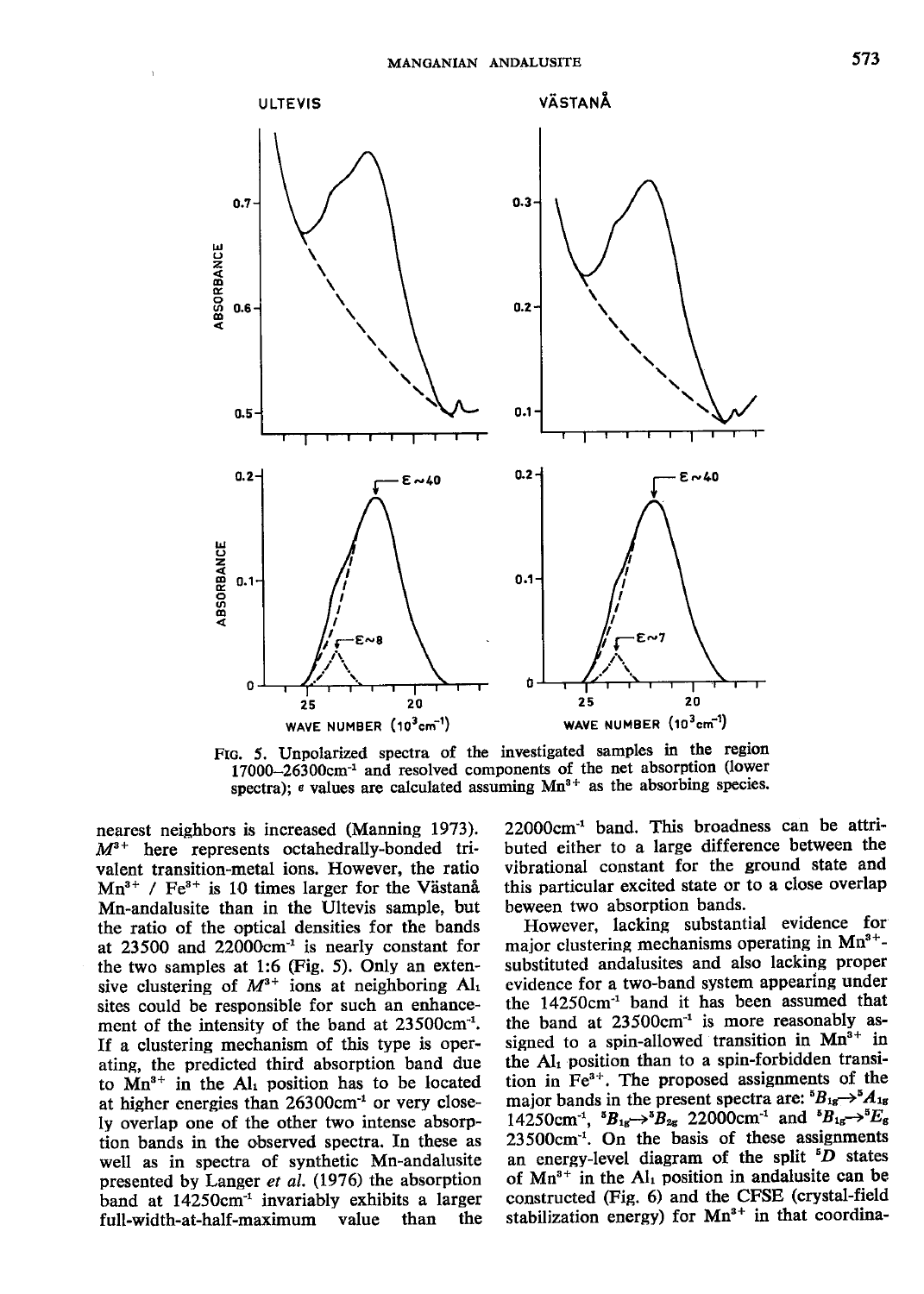

FIG. 6. Energy-level diagram for  $Mn^{3+}$  in the Al, position in Mn-andalusite, showing the observed transitions.

tion site can be calculated, assuming a  $D_{4h}$  symmetry. fn this case it has been found to be 47.6 kcal. This value compares with CFSE values for  $Mn^{3+}$  in piemontite of 39.9–41.0 kcal. (Burns & Strens 1967), in phlogopite of 46.5 kcal (Burns 1970) and in muscovite of  $\sim$ 43 kcal. (Annersten  $\&$  Hålenius 1976). In all these examples, Mn<sup>3+</sup> is octahedrally bonded.

The weaker absorption bands in the spectra at 19450 and 18000cm<sup>-1</sup> have also been observed in the spectra of synthetic  $Mn^{3+}$ -andalusite (Langer et al. 1976; Langer, pers. comm.); these bands have been assigned to spin-forbidden  $d-d$  transitions in Mn<sup>3+</sup> in the Al<sub>1</sub> position between states derived from  ${}^5D$  and  ${}^3H$  states (K. Langer, pers. comm.) The weak band at  $11200 \text{cm}^{-1}$  might be assigned to a spin-forbidden transition between states derived from the  ${}^{5}D$ and  $\overline{I}$  states.

#### Conclusions

The color and pleochroism of Mn-andalusite are caused by the presence of  $Mn^{3+}$  in the octahedral Al<sub>1</sub> sites. Both trivalent manganese and ferric iron are strongly ordered into that position. The increasing tetragonal distortion of the Al<sub>1</sub> sites with increasing amount of  $Mn^{3+}$ substituting for  $Al^{3+}$  is clearly reflected by the shift of the 14250cm-1 absorption band and by the increase of the quadrupole splitting of the  $Fe<sup>3+</sup>vr$  Mössbauer doublet. The CFSE for Mn<sup>3+</sup> has been found to be 47.6 kcal. The calculation was based on a spectral assignment that assumes the three intense absorption bands at 14250, 22000 and 23500cm<sup>-1</sup> to be caused by transitions between the split  $D$  states in  $Mn^{3+}$  in the  $Al_1$  position.

### **ACKNOWLEDGEMENTS**

The author is most grateful to Dr. H. Annersten for many valuable discussions and for

critical reading of the manuscript. I am also greatly indebted to Prof. K. Langer (Bonn) for constructive criticism of the manuscript and for communicating his results prior to publication. I am thankful to Dr. S. Larsson for discussions on aspects of crystal-field theory and Dr. A. Hassib for ESR measurements. Thanks are also due to Drs. O. Gabrielsson, R. Stanfors and Mr. L. Engman for providing me with samples for the present investigation. Financial support for this investigation was obtained from the Swedish Natural Science Research Council (NFR).

#### **REFERENCES**

- ANNERSTEN, H. (1976): New Mössbauer data on iron in potash feldspar. Neues lahrb. Mineral. Monatsh.. 337-343.
- $-$  & HÅLENIUS, U. (1976): Ion distribution in pink muscovite, a discussion. Amer. Mineral. 61, 1045-1050.
- BÄCKSTRÖM, H. (1896): Manganandalusit från Vestanå. Geol. Fören. Förh. 18, 386-389.
- BANCROFT, G. M. (1973): Mössbauer Spectroscopy. An Introduction for Inorganic Chemists and Geochenrists. McGraw-Hill. London.
- BURNHAM, C. W. & BUERGER, M. J. (1961): Refinement of the crystal structure of andalusite. Z. Krist. 115, 269-290.
- BURNS, R. G. (1970): Mineralogical Applications of C'rystal Field Theory. Cambridge University Press, Cambridge, England.
- $-$  & STRENS, R. G. J. (1967): Structural interpretation of polarized absorption spectra of the Al-Fe-Mn-Cr epidotes. Mineral. Mag. 36, 204-226.
- Corin, F. (1934): Spectre d'absorption de la viridine. Soc. belge Géol. Paléont. Hydrol. Bull. 44,313-315.
- DOLLASE, W. A. (1969): Crystal structure and cation ordering of piemontite. Amer. Mineral. 54, 7to-717.
- (1971): Refinement of the crystal structures of epidote, allanite and hancockite. Amer. Mineral. 55, 447-464.
- FAYE, G. H. & HARRIS, D. C. (1969): On the origin of colour and pleochroism in andalusite from Brazil. Can. Mineral. 10, 47-56.
- HEINRICH, E. W. & COREY, A. F. (1959): Manganian andalusite from Kiawa Mountain. Rio Arriba County, New Mexico. Amer. Mineral. 44, t26t-1271.
- HOGARTH, D. D., BROWN, F. F. & PRITCHARD, A. M. (1970): Biabsorption, Mössbauer spectra, and chemical investigation of five phlogopite samples from Quebec. Can. Mineral. 10, 710-722.